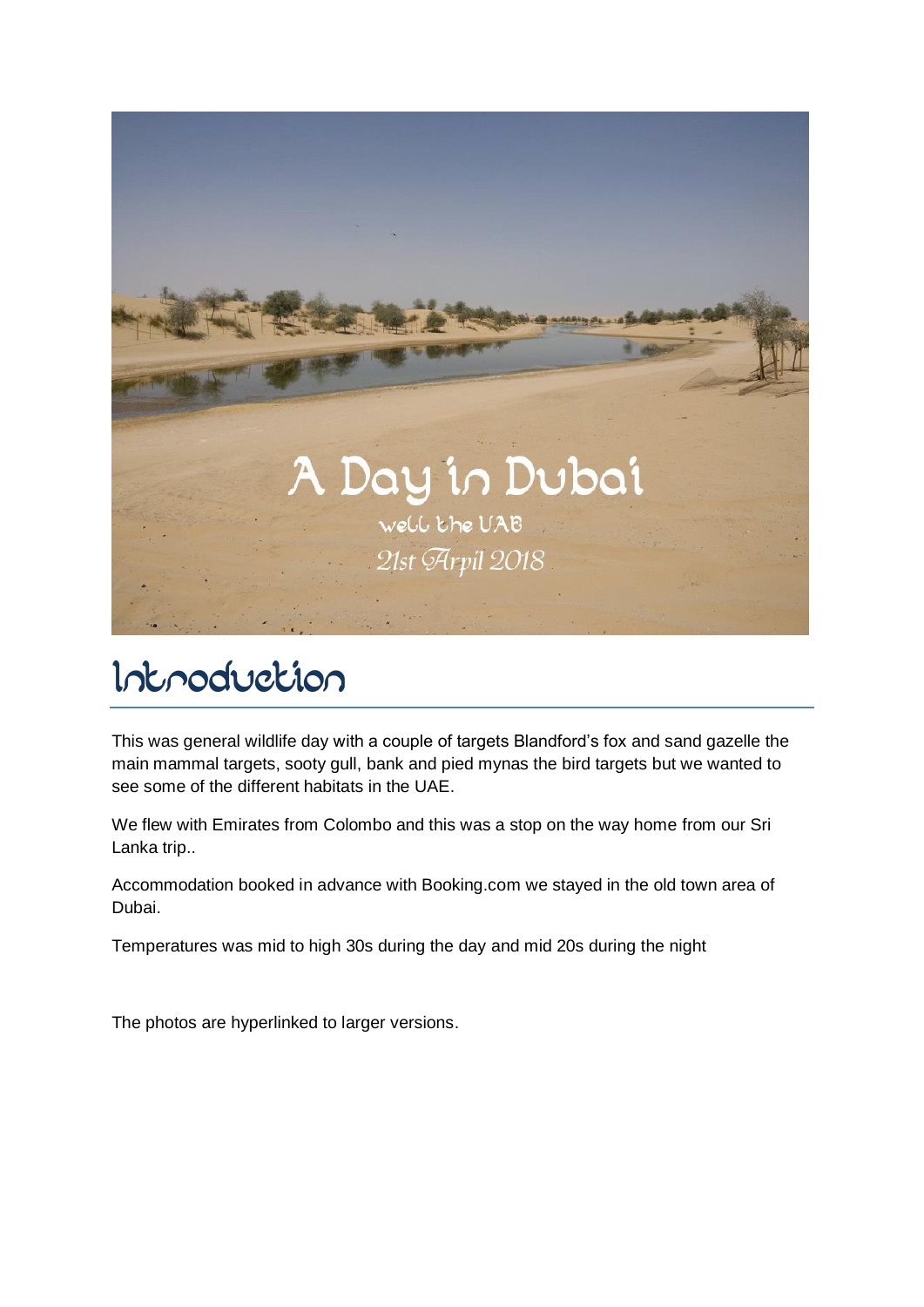# Diary

#### 21<sup>st</sup> April 2018

I had arranged Jacky Judas (contacted through the UAE Birding website [http://www.uaebirding.com\)](http://www.uaebirding.com/) to take us out for the day looking for wildlife, we met at 6am and headed off to a local wetlands (yep they do have them). This wetlands a product waste water from a treatment works held plenty of waterbirds but our target was **bank myna** which nests here and there were plenty about and our first mammal a **red fox** dashing for cover as we left the car. Overhead **little green bee eaters** joined the **pallid swifts** hawking for insects, but Jacky picked out a **little swift** a rare bird in the UAE. **Graceful prinia, clamorous reed warbler, purple sunbird, streaked weaver** were all about the wetlands.

Next stop was the University where **superb starling** and **pied myna** were quickly seen feeding on the lush lawns. We headed into the desert stopping at a small café for a cold drink, as it was well over 30 degrees by now. We headed into a small cultivated area on the edge of the desert picking up **Indian roller, Turkmenistan shrike, Macqueen's bustard, black crowned sparrow lark** to name a few on the way. The second mammal of the trip was a **mountain gazelle** followed quickly by the third, some distant **Arabian oryx** and more **mountain gazelles**. Next stop was some local pools on the edge of the desert full of exotic naturalised wildfowl, **black swan, magpie goose, fulvous whistling duck** amongst them but also home to lots of waders, **spotted redshank, black winged stilt, red wattled lapwing, temminck's stint** to name a few. Some **woodpigeons** were apparently of note being very rare in UAE and we had 3 individuals here.



Pallid Swipt



Bank Myna



Superb Starling



Pied Myna



Macqueens Bustard

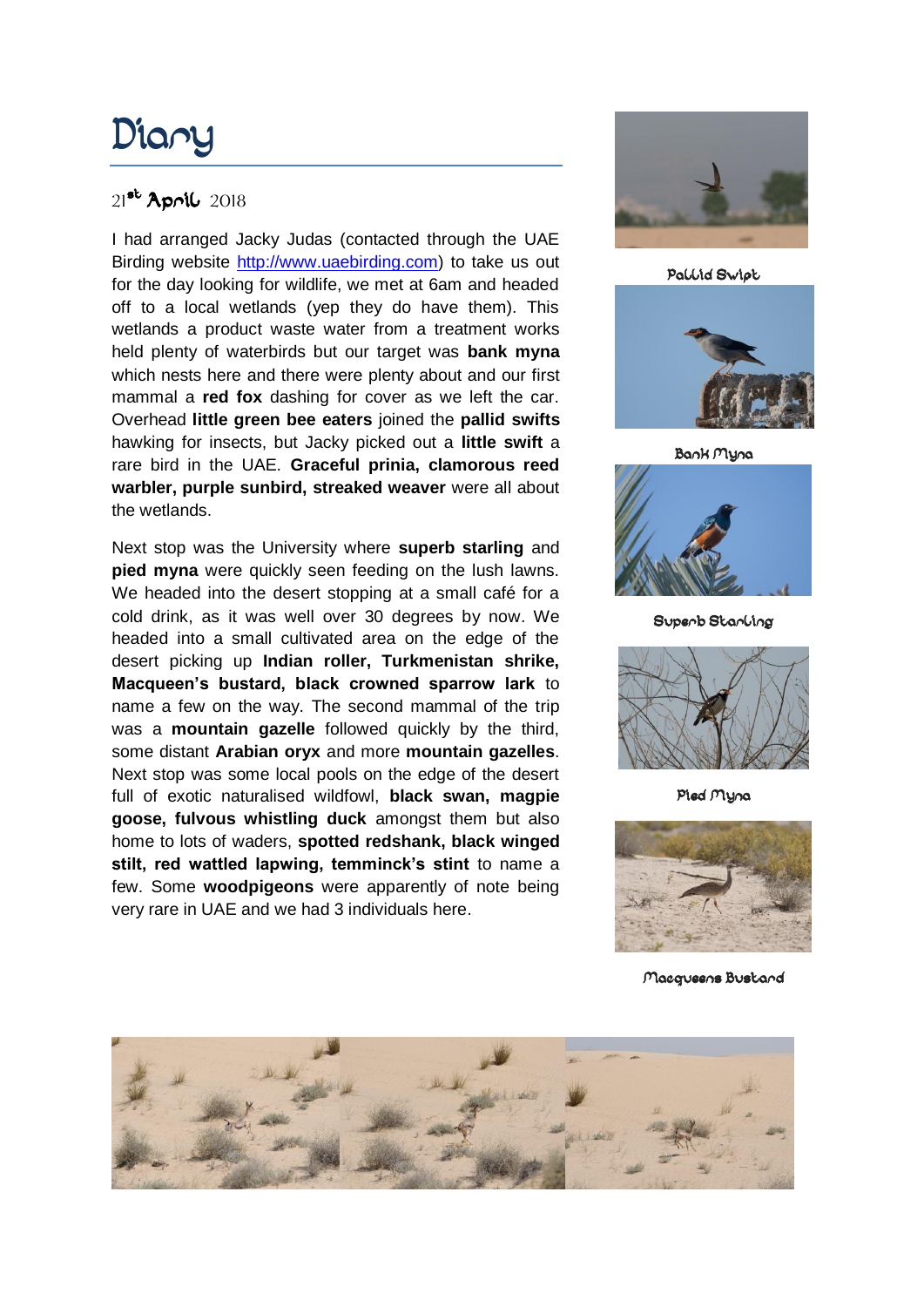But we were hoping for another mammal and they obliged, several sand gazelles were drinking from the pools and a large herd was a short distance away in the dunes all allowed for some photos before moving quickly off. Also of note were some grey francolins that were skulking in the shade waiting to drink. We stopped to pull a fellow motorist out of the sand near one of the pools, our large 4x4 making easy work of the job and we moved on.

We made a brief stop in the mountains for a quick look in a dry wadi, it was now fiercely hot so apart from some Arabian Babblers, eastern olivaceous warbler, feral camels and feral donkeys we saw little else here.

So we headed for the coast where plenty of seabirds were present, **Sooty gull, greater and lesser crested, sandwich, Saunder's, common, white cheeked terns, slender billed gulls** as well as **Socotra cormorants**, some **sanderling** and **western reef egrets**. Of interest was a large flock of **red necked phalaropes** on the sea which I was surprised to see but it is a regular wintering site for them. We could not find any kingfishers in the mangroves or any yellow throated sparrows in the bushes nearby.

Famished we stopped for food and cold drinks and a rest from the heat.

Suitably refreshed headed to Wadi Wurayah National park which is closed to the public but as Jacky is involved in the management of the park we had access. Lots of **Striolated buntings** were present as were some **European Bee eaters**, but we were here to see the Arabian tahrs in their release enclosures.

They are part of a reintroduction programme in the National park as the **Arabian tahr** is almost extinct in the UAE, a reintroduction programme is underway but as yet none have been released into the national park. Luckily we saw 4 tahrs in these enclosures. We headed to a canyon where we saw some **Oman garra** fish in the pools restricted to this mountain range, apparently able to move out of water when the pools dry up to move on to other pools. These pools always have some water fed from a small waterfall. These pools are also home to a nice selection of dragonflies including **black pennant**. The walk back to the car produced some **feral goats** and some **Indian silverbills** of note. .



Black Crowned Sparrow Lark



Spotted Redshank



Black Necked Swan



Indian Roller



Grey Francolin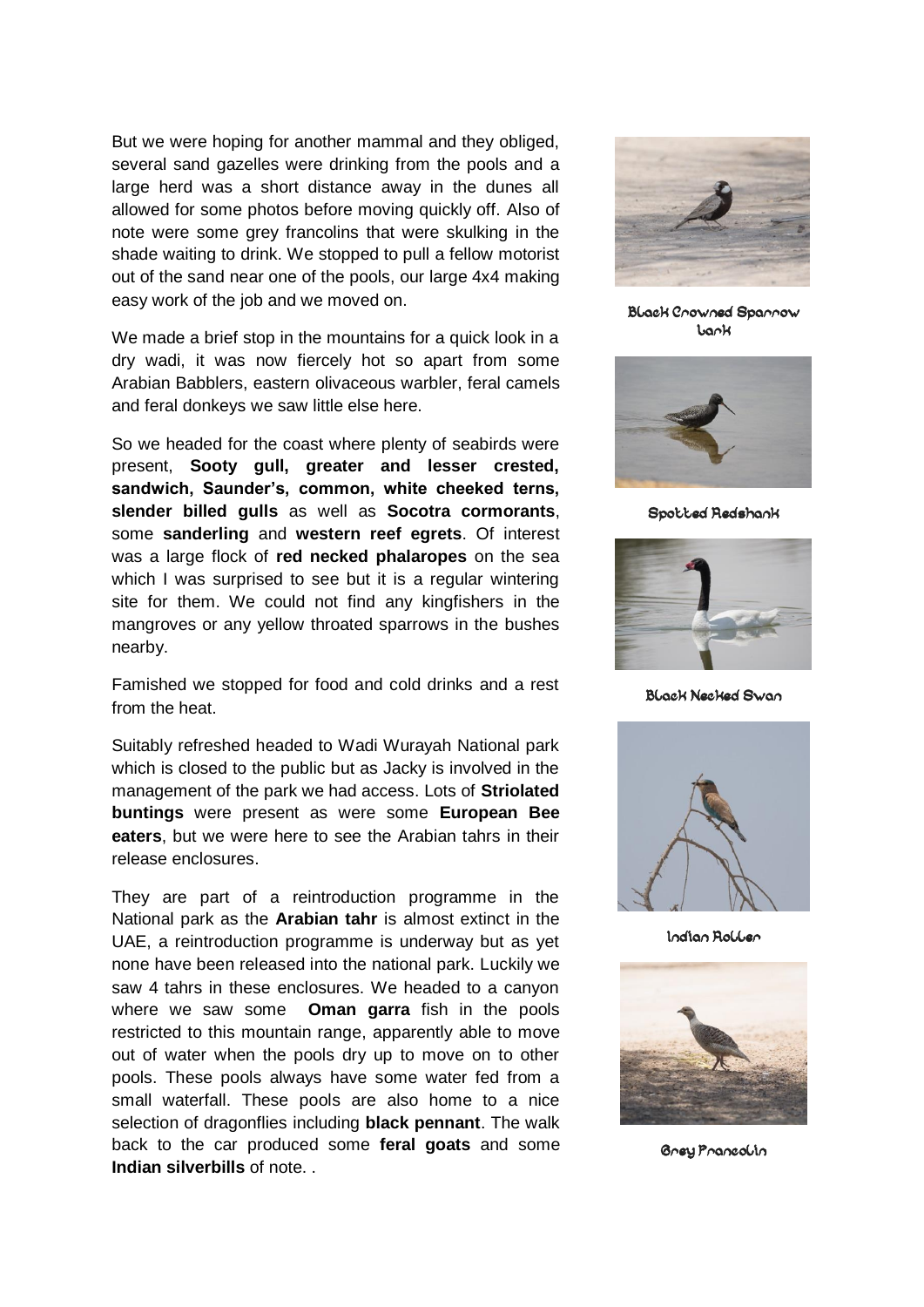

We stopped for a brief rest and a cold drink as the sun set and then headed out for some night driving in a mountainous area around the Omain enclave in the north of the UAE. This area turned out to be quite productive with 3 **red foxes** spotted, but the highlight was our target a brilliant **Blandford's fox**, we saw a few bats which all turned out to be **Kuhl's pipistrelle's**.

After some caffeinated drinks we met up with some researchers looking for owls on our way back, they had a **Desert eagle owl** calling from a small hill but we could not see it despite a good look.

We headed back to Dubai and even 30km out we could see the Burj Khalifa which we would visit later on and we arrived back at out hotel at 2am after a very good day out in Dubai and the rest of the UAE.

#### 22nd April 2018

.

Of note two **five-striped palm squirrels** were seen during our tourist day.



European Bee-eater



Black Pennant



Arabian Tahr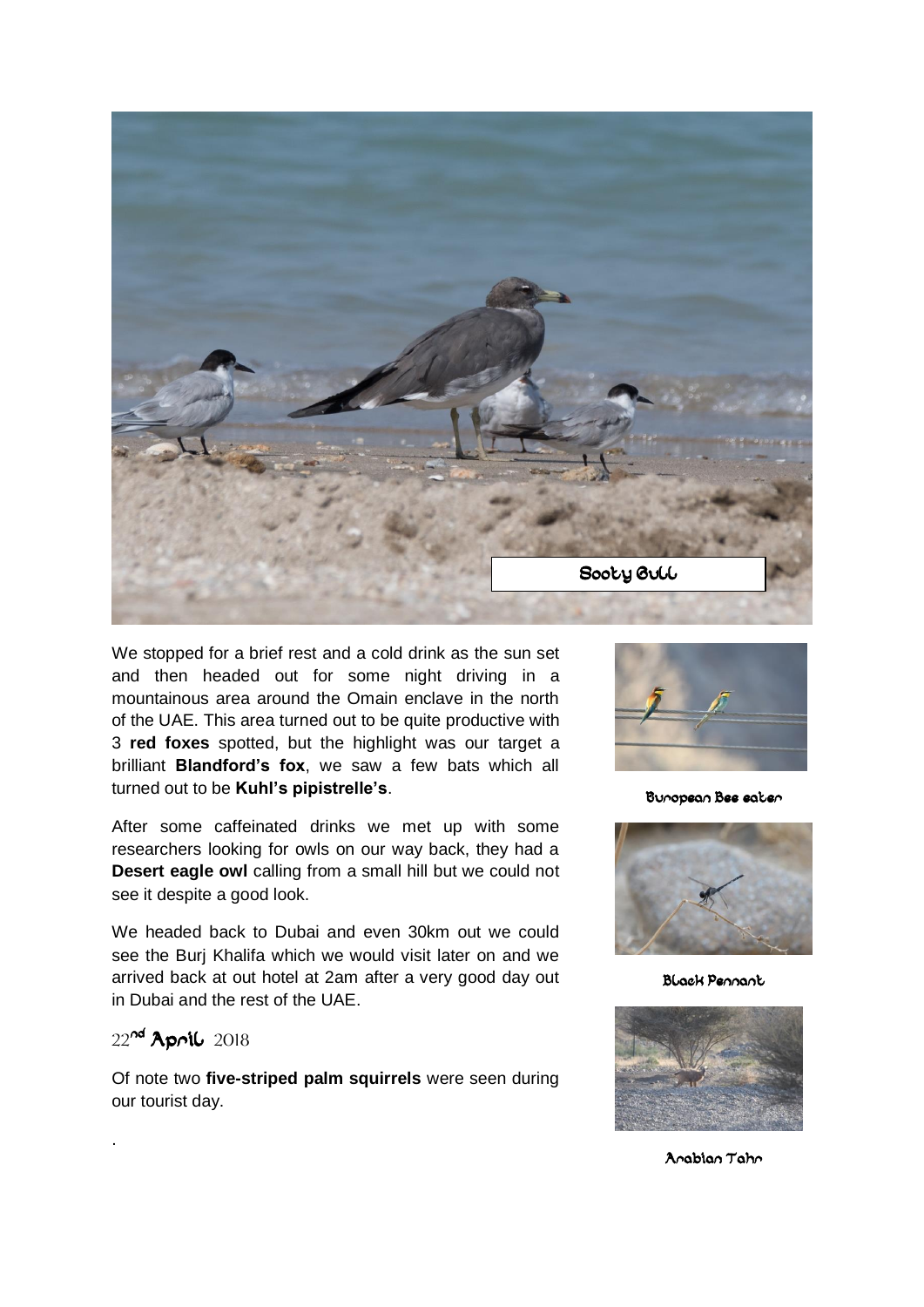# Checklists

### Mammals **10**8



| Sand Gazelle               | Arabian Oryx           | Red Fox            |
|----------------------------|------------------------|--------------------|
| <b>Mountain Gazelle</b>    | <b>Blandford's Fox</b> | Feral goat         |
| <b>Feral Donkey</b>        | <b>Feral Camel</b>     | Kuhl's Pipistrelle |
| Five striped palm squirrel | Arabian Tahr*          |                    |

\* Captive (reintroduction programme)

## Selected Others

| <b>Black pennant</b> | Oman Garra            | Sinai Hooktail |
|----------------------|-----------------------|----------------|
| <b>Gulley Darter</b> | <b>Bloody Scarlet</b> | Carmine Darter |